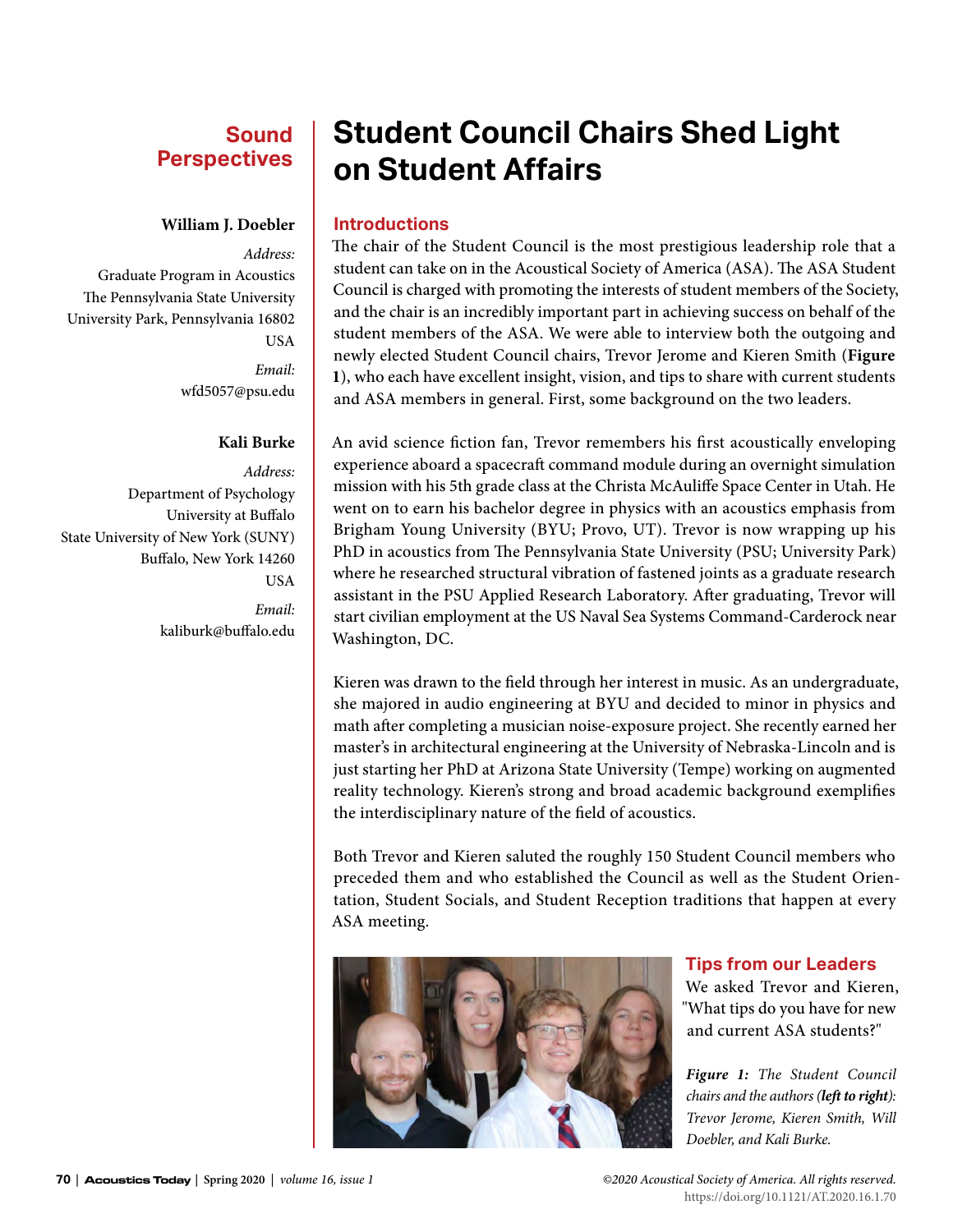**Trevor:** "Strengthen old connections and forge new friendships. In my opinion, the greatest strength of the ASA is its breadth. In addition to regular ASA meetings, participate in a chapter and attend regional meetings. Engage with as many types of ASA members as you can. Find out what types of volunteer opportunities the Society has and play to your strengths as you pitch in. Meet members of the Student Council and introduce yourself to the technical committee chair and others at one or more open meetings."

**Kieren:** "Get involved! Participate in the student events at conferences. Come talk to us to see how you can get involved between conferences. Do the Students Meet Members for Lunch (Blackstock, 2015). Sign up for committees and go to your technical committee meetings. Get out of your comfort zone and volunteer. You will be surprised at how much you can accomplish and how much support you will find in the ASA community."

We outlined many of these student involvement and volunteer opportunities in a previous article (Burke and Doebler, 2019), so be sure to check that out.

## **Reflections on the Impact of the Acoustical Society of America**

We asked Trevor and Kieren to think about how the ASA has impacted their lives so far.

**Kieren:** "The ASA has been an incredible support for my academic career thus far. It is the first conference where I presented research, the first place where I published, and where I have received and given academic mentorship. I have taken advantage of many of the opportunities the ASA has to offer, with scholarships, travel grants, publication opportunities, and so much more. It has given me a community and helped me in the formation of my academic identity."

**Trevor:** "My connections with ASA members have developed into two internships, a military fellowship, graduate school, dozens of job prospects, and several formal job offers. I feel a sense of pride for the ASA, the network it supports, and the technical breadth it embodies. I'm always eager to introduce the ASA to others when working on projects or just chatting with friends. When discussing acoustics and its importance to those unfamiliar with it, it is natural for me to frame the conversation in terms of the research

and interdisciplinary aspects of the ASA and its international sisters."

The ASA is clearly an important cornerstone in Trevor's and Kieren's paths to exemplary leadership.

### **Kieren's Vision for Her Term and Future Student Excursions**

When asked what her goals are as Student Council chair, Kieren enthusiastically replied, "I want to continue the work of creating volunteer positions to help open leadership roles to more students and provide ways for them to get more connected. I also want to help strengthen our international connections. I want to connect with the leaders of student acoustic organizations around the world to create a global network of students where we can support each other in our research and work. I am excited about the term as Council chair, and I am so grateful for the amazing Council that we have. Everyone is incredibly hard working, and we will get so much done!" She also wholeheartedly endorses *POMA* (see [bit.ly/ASA\\_POMA](http://bit.ly/ASA_POMA)) and highly encourages all students to submit their conference proceedings there.

Trevor also commented that there are often more students willing to help out than there are Student Council positions. He is hopeful for student involvement to be expanded to include a "Student Delegation" that would aid in auxiliary efforts outside of typical Student Council activities. Kieren plans to continue pursuing this additional student group during her tenure. Look out for more information on this effort in the future!

#### **Summary and Additional Opportunities**

When looking for role models in acoustics, it is easy to add Kieren and Trevor to your list. The two demonstrate the success that student members of the ASA can achieve, and they serve as an inspiration to current students. We look forward to their continued success as Trevor moves toward early-career membership and Kieren toward fulfilling her term goals.

In summary, the chairs pointed out the importance of connecting with acoustics students from across the country and the world at the ASA meetings. They both urged students to find ways to get involved with the ASA because of the ability of the ASA to propel members to success. Finally, they reminded us to take advantage of the breadth of the knowledge within the Society by continuing to learn about the many aspects of the interdisciplinary field we all love: acoustics.